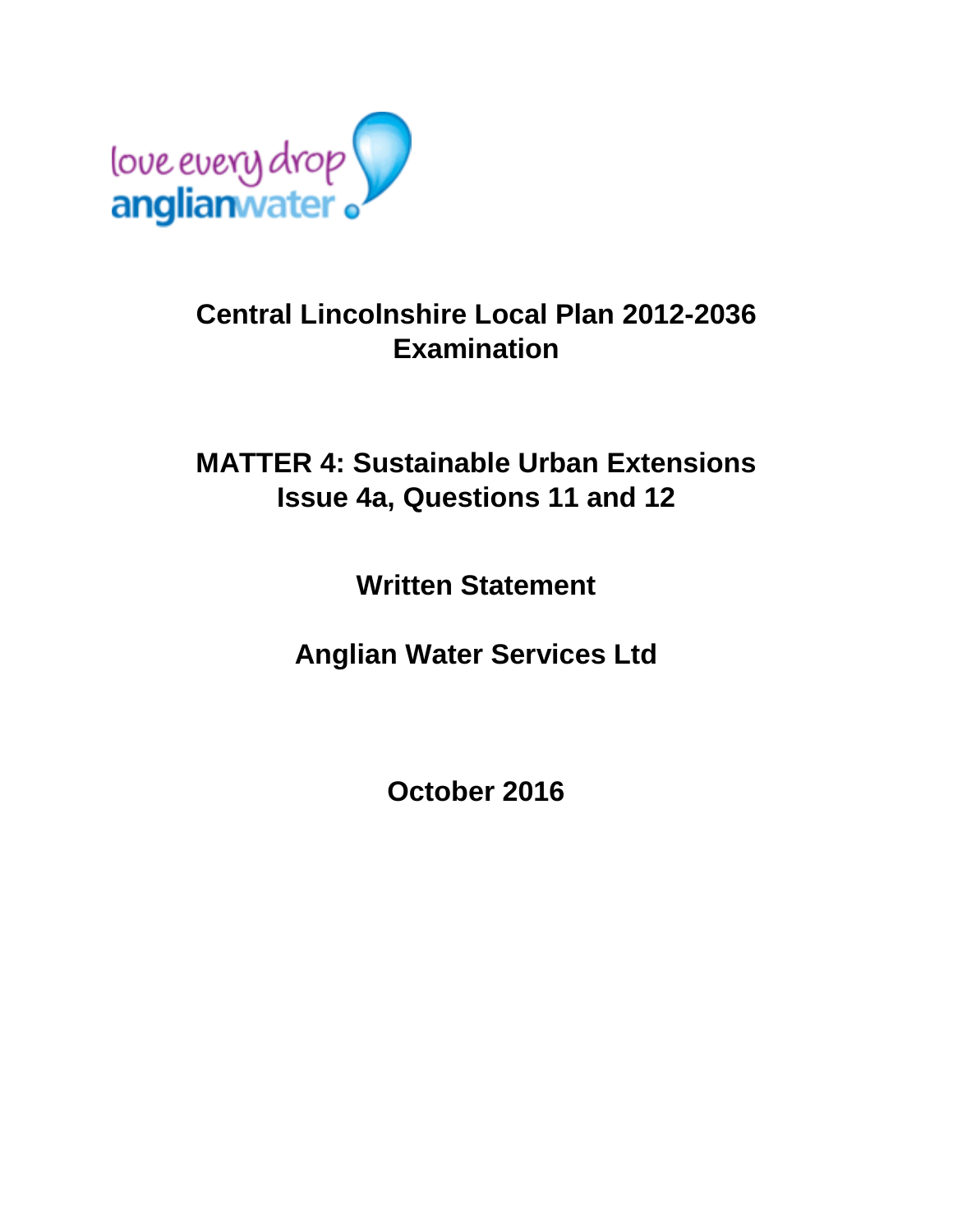## *Q11. Are the infrastructure requirements of each SUE clearly set out in the Local Plan? Is it clear what developers are expected to provide to overcome constraints and to provide infrastructure?*

## *Q12. How will the necessary infrastructure be provided on each SUE, such as schools and healthcare provision? How does this relate to the phasing of development? Should this be set out in the Plan?*

Anglian Water is the water and sewerage undertaker for the majority of the Central Lincolnshire plan area. Severn Trent Water is responsible for the public sewerage network and sewage treatment in the Gainsborough area. Therefore the following comments relate to the Anglian Water region only.

Policy LP28 is the overarching policy for the Sustainable Urban Extensions (SUEs) in the submitted Local Plan. Currently it identifies a number of specific infrastructure requirements including surface water drainage. The following table summaries the expected infrastructure requirements in the Anglian Water region for the sites identified in Policy LP28:

| <b>Site</b><br>reference | <b>Site name</b>                                                | <b>Water supply</b><br>network         | <b>Foul sewerage</b><br>network                  |
|--------------------------|-----------------------------------------------------------------|----------------------------------------|--------------------------------------------------|
| <b>CL819</b>             | Western Growth Corridor,<br>Lincoln                             | Infrastructure<br>upgrades<br>required | Infrastructure<br>upgrades<br>required           |
| <b>CL818</b>             | North East Quadrant,<br>Lincoln                                 | Infrastructure<br>upgrades<br>required | Infrastructure<br>upgrades<br>required           |
| <b>CL428</b>             | South East Quadrant,<br>Lincoln North East<br>Quadrant, Lincoln | Infrastructure<br>upgrades<br>required | Infrastructure<br>upgrades<br>required           |
| CL4668                   | South West Quadrant,<br>Lincoln                                 | Infrastructure<br>upgrades<br>required | Infrastructure<br>upgrades<br>required           |
| CL1241                   | Gainsborough Northern<br>Neighbourhood                          | Infrastructure<br>upgrades<br>required | No comments -<br>outside Anglian<br>Water region |
| CL1239                   | Gainsborough Southern<br>Neighbourhood                          | Infrastructure<br>upgrades<br>required | No comments -<br>outside Anglian<br>Water region |
| CL1016                   | Sleaford South Quadrant                                         | Infrastructure<br>upgrades<br>required | Infrastructure<br>upgrades<br>required           |
| CL3036                   | Sleaford West Quadrant                                          | Infrastructure<br>upgrades<br>required | Infrastructure<br>upgrades<br>required           |